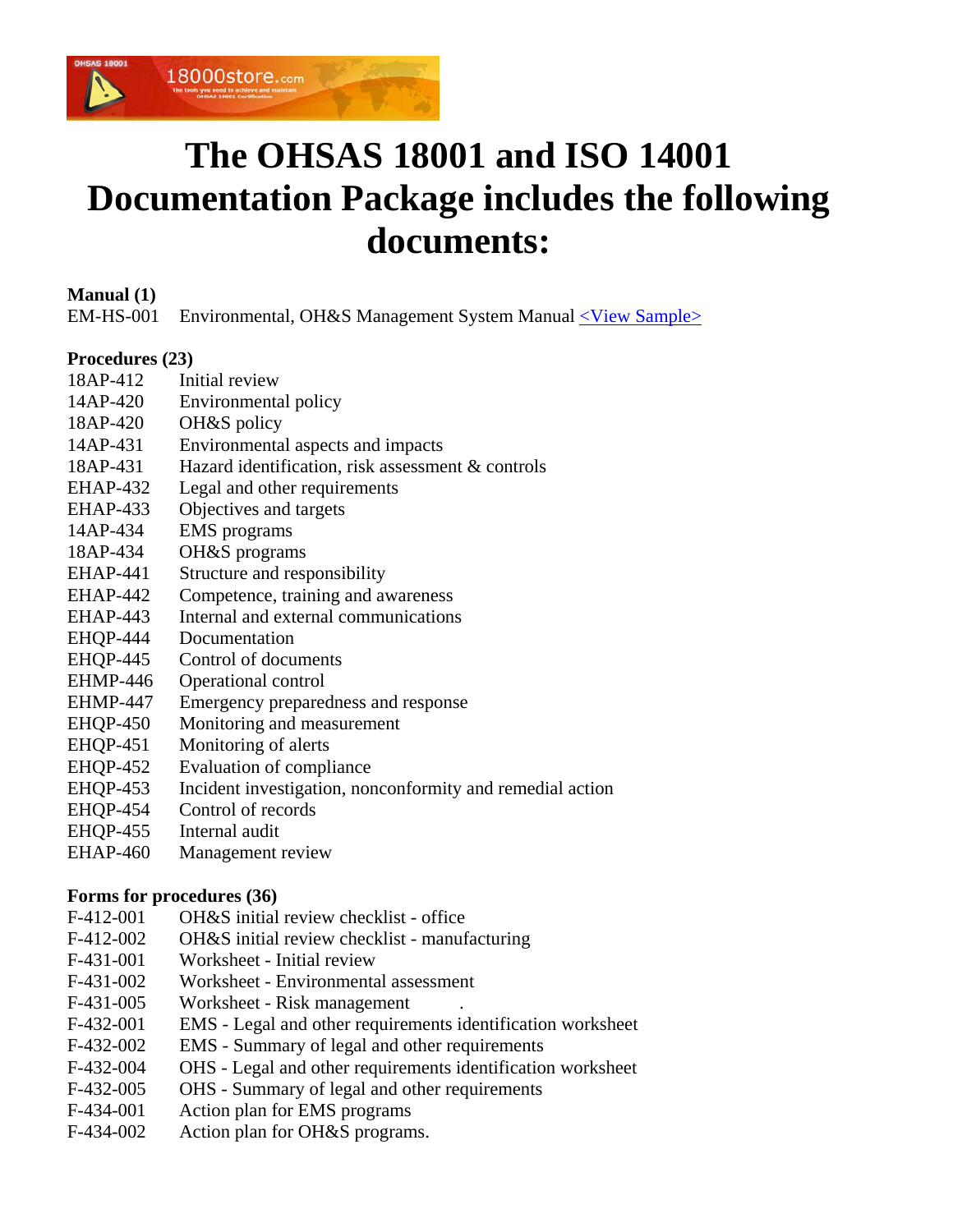

- F-442-001 Training action plan
- F-442-002 Group training record
- F-442-003 Employee training summary
- F-442-004 Form for job descriptions
- F-442-007 Employee orientation checklist
- F-443-002 Public response report -PRR
- F-443-004 Hazard reporting form
- F-443-006 Contractor communication checklist
- F-445-001 Master document lists
- F-445-002 Software inventory spreadsheet
- F-445-003 Document change request
- F-445-004 Document revision checklist
- F-447-001 Mock drills plan
- F-447-002 Incident report IR
- F-451-002 Alert report AR
- F-452-001 Evaluation of conformance plan and report
- F-453-002 Non-Conformance report NCR
- F-453-010 Corrective action request CAR
- F-454-001 Control of records table
- F-455-001 Internal audit plan
- F-455-002 Internal audit report
- F-455-004 Work area procedures and instructions
- F-455-005 Internal audit checklist
- F-460-003 EMS-Management review meeting agenda
- F-460-004 OHS-Management review meeting agenda

# **Attachments (12)**

- A-431-003 Guidelines Environmental aspects
- A-431-010 Examples of potential hazards
- A-433-001 Guidelines for EMS objectives and targets
- A-433-002 Guidelines for OH&S objectives and targets
- A-420-001 Environmental policy
- A-420-002 OH&S policy
- A-440-001 Process flow diagram
- A-441-001 PDCA guidelines
- A-441-003 Organization chart
- A-443-010 Housekeeping guidelines
- A-444-001 OH&S documentation structure guidelines
- A-446-001 Operational control guidelines.

# **Registers (2)**

| Reg-450 | Register of action reports               |
|---------|------------------------------------------|
| Reg-432 | Register of legal and other requirements |